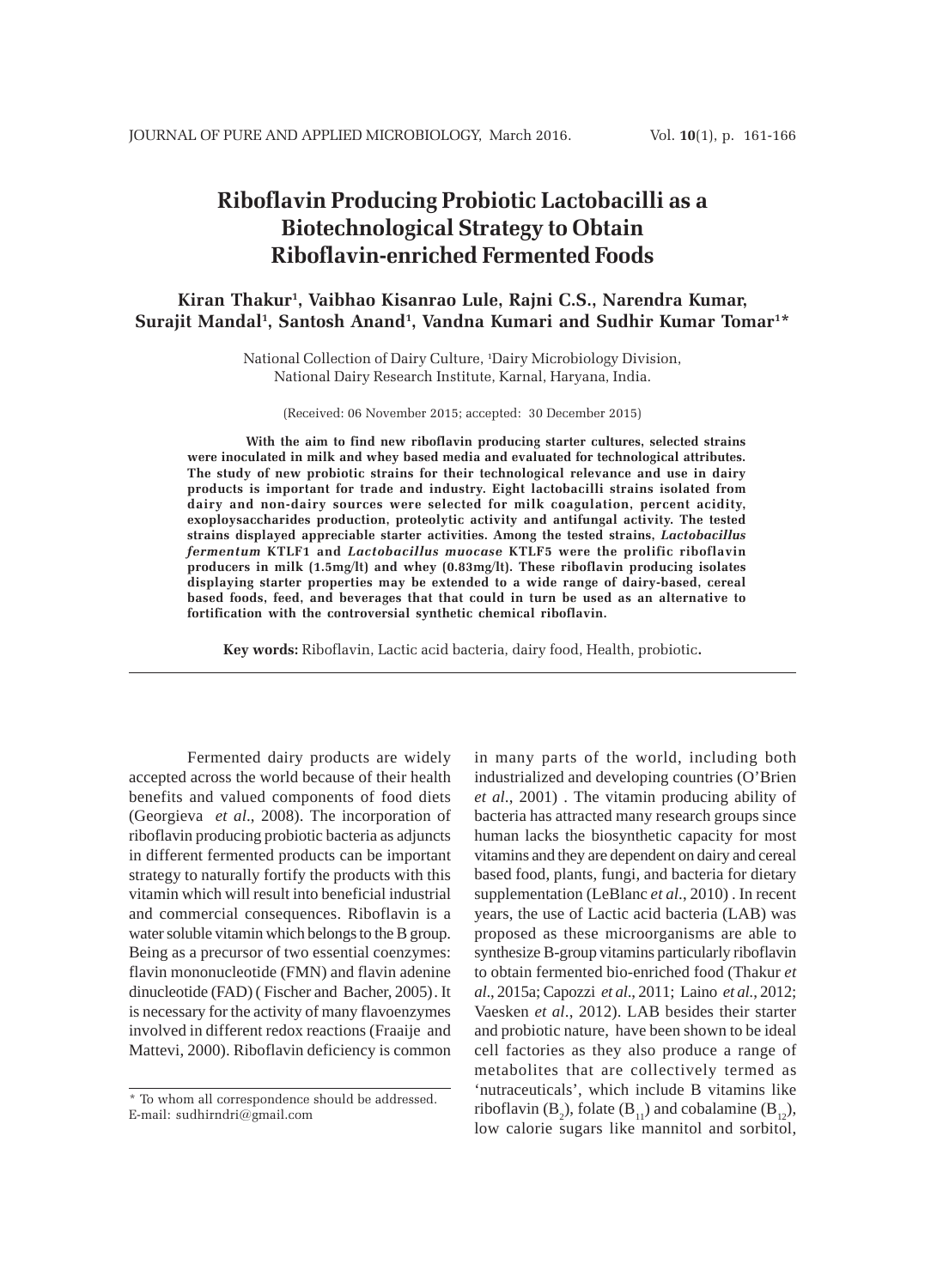exopolysaccharides, diacetyl and L-alanine (Stiles, 2004) . Recent studies have reported on the selection of riboflavin producing strains for potential food and dairy applications, for example, the manufacture of riboflavin enriched dairy and cereal based products (LeBlanc *et al*., 2011). The metabolic exploitation of such virtuous microbes has a relevant importance in preparation of various dairy fermented foods. In the present study, riboflavin producing lactobacilli were well characterized for their starter properties, in the direction to develop riboflavin enriched fermented food in the future.

## **MATERIALS AND METHODS**

#### **Bacterial Strains and Growth Conditions**

The lactobacilli (Thakur *et al*., 2015b) used in this work were previously described putative riboflavin producing *Lactobacillus* strains using spectrophotometric assay, polymerase chain reaction and microbiological assay method and high performance liquid chromatography (Thakur and Tomar, 2015c). The riboflavin producing isolates have displayed probiotic attributes (Thakur *et al*., 2015d; Thakur et al., 2015e) which led us to study the technological properties of the selected strains in direction to develop riboflavin enriched fermented foods in future. All the strains stored previously were at - 80ºC in MRS supplemented with glycerol (20% v/ v) were routinely cultured on de Man-Rogosa - Sharp (MRS) medium (Sigma- Aldrich (St. Louis MO USA) for this study.

## **Riboflavin production in milk and whey based medium**

The selected isolates were inoculated in skim milk and whey based media and the vitamin produced was estimated after 12 hrs and 24 hrs. The riboflavin production was evaluated by the method described by Ashoor *et al*., (1983).

#### **Acidity and milk coagulation**

To determine starter activity of all isolates, tubes containing 20 mL of heat treated (90ºC, 10 min) reconstituted skimmed milk 11.5% (Modern Dairies, Karnal, India) in test tubes that were inoculated with active culture (3% v D v) for starter activity and incubated at 37ºC for 4 h. For acid production, tubes were inoculated with (1% v D v) active culture in two sets and were further

J PURE APPL MICROBIO*,* **10**(1), MARCH 2016.

incubated at 37ºC for 6 and 24 h. The percentage of lactic acid formed was estimated by titrating curd with 0.1 N NaOH to an end point of pale pink using phenolphthalein as indicator, and the pH of acidified milk was measured using a pH meter (Thermo Electron, Madison, WI, USA) in triplicate. **Exoploysaccharides production**

For exoploysaccharides (EPS) production, the active MRS cultures (30°C/24hrs) were streaked on sucrose agar plates and incubating the plates at 30°Cfor 24 hours. The formation of mucoid or viscous growth on sucrose agar was taken as positive for EPS production (Garvie, 1984). EPS production ability of isolates was also screened by copper sulphate staining. The isolates were microscopically examined for capsule formation.

#### **Proteolytic activity**

In order to determine the proteolytic activities of isolates, the identified isolates were cultivated on reconstructed agar plates (10%) containing skim milk medium and were heated at 30ºC for 18-20 h. Colonies having a transparent ring around them were considered as strains indicating proteolytic activity (Swearingen *et al*., 2001).

## **Antifungal activity**

Antifungal activity of test cultures was checked in MRS plates using the overlay technique (Magnusson and Schnurer, 2001) .Test cultures were placed on the surface in 10-mm lines on 90 mm plates containing 25mL of MRS agar. Plates were incubated in anaerobic conditions at 30ºC for 18 h. After growth of test cultures, 10mL of spores of were added. Plates were then incubated in aerobic conditions at 25ºC, and, after the growth of fungi, were evaluated for inhibition halos around the areas of growth of test cultures.

## **RESULTS AND DISCUSSION**

#### **Riboflavin production in milk and whey based media**

There are number of reports for development of riboflavin enriched fermented products and their *In vivo* manifestations in suitable animal models (LeBlanc *et al*., 2006; LeBlanc *et al*., 2005; Valle *et al*., 2014; Burgess *et al*., 2004; Capozzi *et al*., 2011).Guru and Viswanathan, (2013) have concluded that, whey is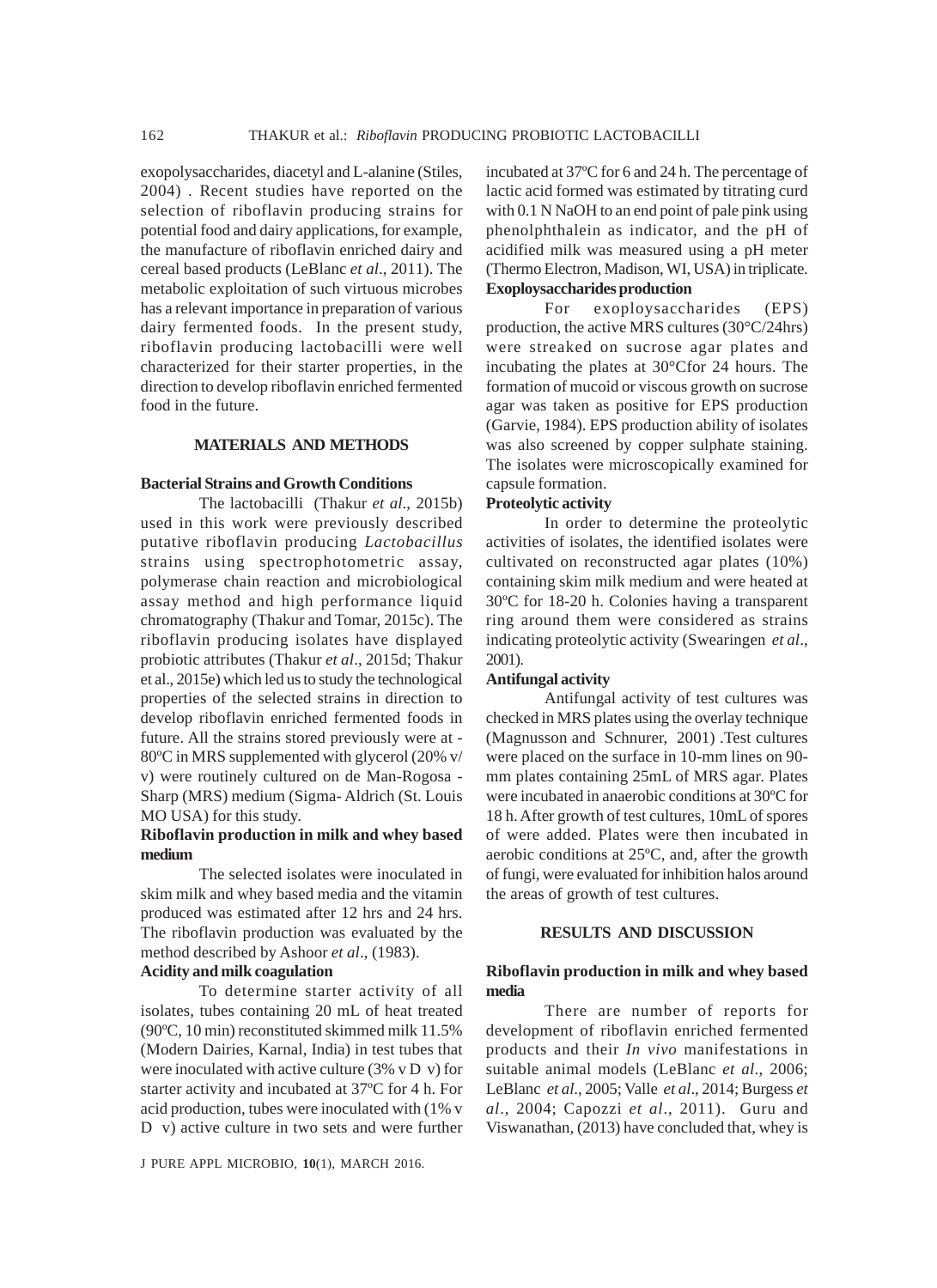

**Fig.1.** Riboflavin production by lactobacilli in milk and whey based media



**Fig.2.** Growth of riboflavin producing isolates in milk and whey based media



**Fig. 3.** Quantification of riboflavin by HPLC





**Fig. 4.** Acidity profile of riboflavin producing isolates **Fig. 5.** Techno functional properties of riboflavin producing isolates.1. Exoploysaccharides production (mucoid growth), 2. & 3. Proteolytic activity (Transparent zone and transparent ring), 4. Capsule staining, 5. & 6., Antifungal activity of riboflavin producers

J PURE APPL MICROBIO*,* **10**(1), MARCH 2016.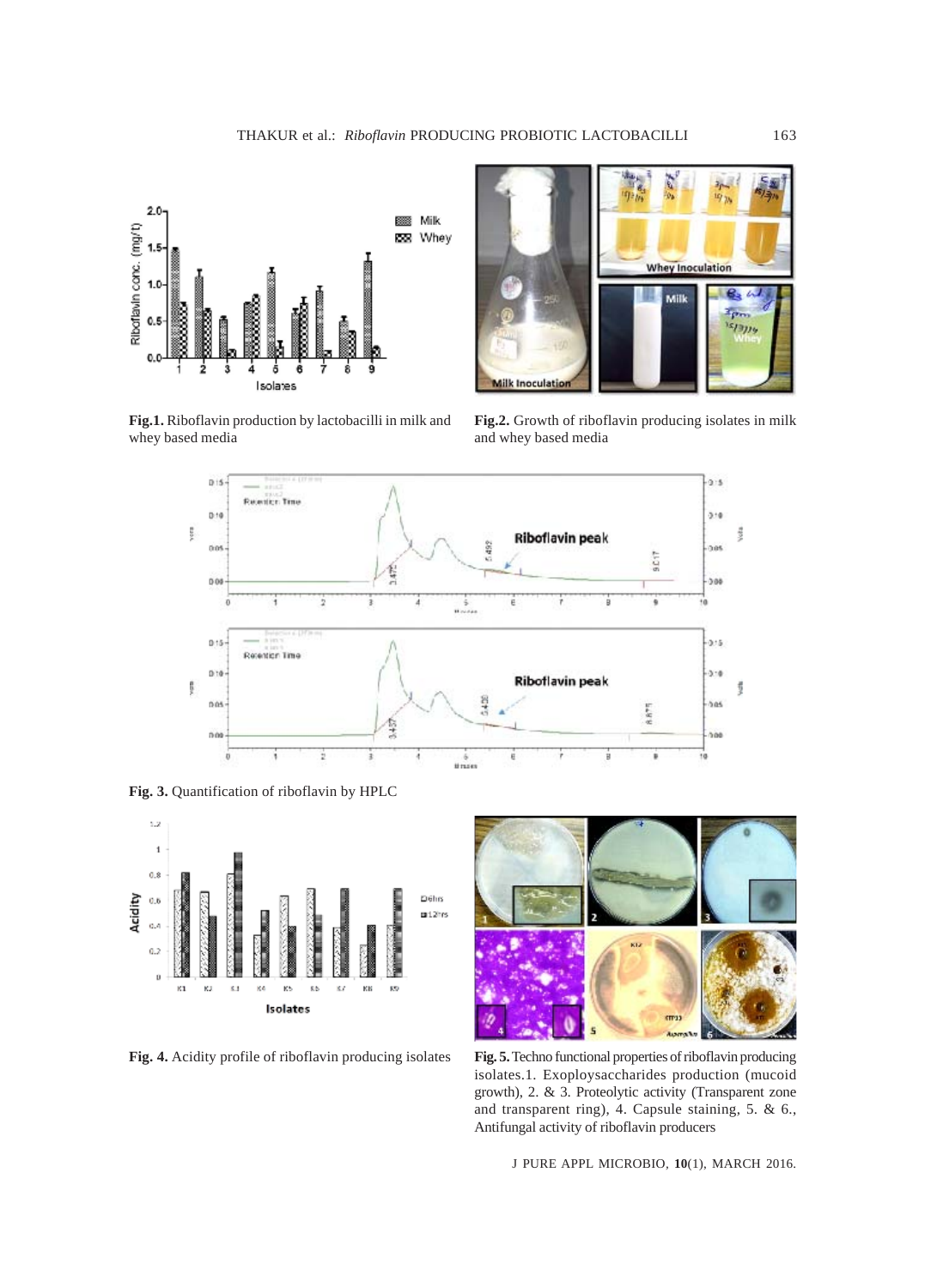better fermentation medium compared to skim milk for riboflavin production. Bacteria producing even small amounts of riboflavin will be a better choice to be used as a starter for the formation of fermented products rather than traditional starters which consume riboflavin (Thakur *et al*., 2015c). In our study, we have found that riboflavin production was higher in milk at 12 hrs but it declined at 24 hrs (Fig. 1, Fig. 2 & Fig. 3). In case of whey based medium, the trend of riboflavin production was opposite to skim milk.

## **Techno functional attributes of riboflavin producing isolates**

The riboflavin producing Lactobacillus strains were tested for proteolytic activity, EPS production and acidification properties. The acidification properties of these Lactobacillus strains were determined in milk and decrease in pH was observed after 6h and 12h (Fig. 4). The milk coagulation ability was also observed and it was found that 3 isolates (KTLF1, KTP11 and KTP30) out of 7 isolates, screened were able to coagulate the milk after 12h. One isolate KTLF2 was able to produce EPS and CuSO4 staining has shown the presence of capsules (Fig. 5).The isolates KTLF3 and KTP13 have shown proteolytic activity by forming transparent zones and rings (Fig. 5). The antifungal activity was shown by most of the isolates against *Pencillium notatum* and *Aspergillus niger* (Fig. 5) with typical inhibition halos around the test isolates. EPSs produced by lactobacilli can affect dough rheology, water absorption of the dough, loaf volume and bread staling (Arendt *et al*., 2007; Zotta *et al*., 2008) . Proteolytic activity of Lactobacillus strains are also reported to affect the mechanical properties of the dough and bread quality (Pepe *et al*., 2004) . A large number of Lactobacilli such as *L. plantarum, L. brevis, L. fermentum, L. sakei, L. casei, L. paracasei, L. hilgardii and L. helveticus* have also been known as EPSs producers (Sawadogo-Lingani *et al*., 2007). As all technological properties were estimated only qualitatively, no relationship could be established among different technological traits. The proteolytic activity of LAB has a role in cheese maturation (Hebert *et al*., 2000). Hebert *et al*., (2000) reported that in the lactobacillus strains they studied, some represented high proteolytic ability while others represented poor activity. Different EPS screening methods have been reported for

J PURE APPL MICROBIO*,* **10**(1), MARCH 2016.

LAB. The visual inspection of bacterial colonies on agar plates is most probably the easiest method, but it is insensitive and indicative. This method is unable to detect LAB strains that produce low amounts of EPS, unless they are very ropy (Smitinont *et al*., 1999; Dick *et al*., 1993). In our study, none of the isolates presented a ropy phenotype, but a more apparent mucoid phenotype than the other isolates analysed. The inhibitory activity in the fermentative phase, as presented in some strains of *Lactobacillus*, has interesting technological possibilities for a variety of fermented food products, for example dry fermented sausages and cheese .In fact, this lactic acid bacteria is often used as a starter to guide fermentation, and its behaviour towards moulds can be considered to be one of the main selection characteristics.

The present study have estimated the production of riboflavin in milk and whey based media. The technologically relevant properties of eight candidate riboflavin producing probiotic lactobacilli strains have been reported. Their capacity to acidify and coagulate milk, exoploysaccharides production, proteolytic activity and antifungal activity make them appropriate for diverse food applications and highlight on their capability to be incorporated in dairy products. The study has generated the data for further exploration of these isolates endowed with appreciable starter activities for industrial use as novel and native starter cultures to produce an essential vitamin *in situ* which would contribute significantly to the functional value of certain fermented foods. From this study, it is clear that milk and whey can be utilized to supply riboflavin to consumers.

#### **ACKNOWLEDGMENTS**

The authors thankfully acknowledge the support extended by Indian Council of Agricultural Research (ICAR), New Delhi and the Director, National Dairy Research Institute (NDRI Karnal, India).

#### **REFERENCES**

1. Arendt, E., K., Ryan, L., A., M. and Dal Bello, F., Impact of sourdough on the texture of bread, *Food. Microbiol*. 2007; **24**: 165-174.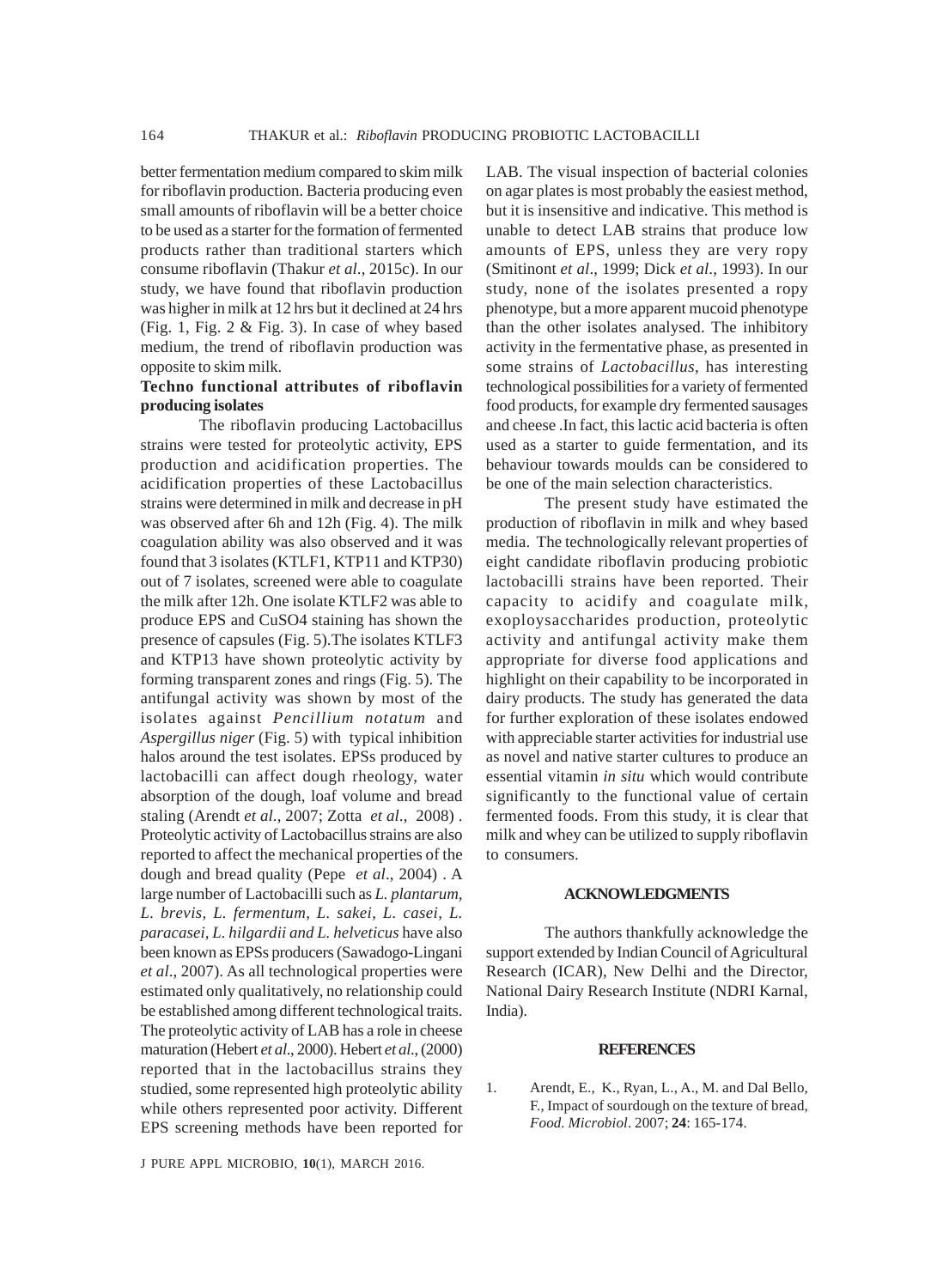- 2. Ashoor, S., H., Saperich, G., J., Monte, W., C., and Welty, J., HPLC determination of riboflavin in eggs and dairy products, *J. Food. Sci.* 1983; **48**: 92-94.
- 3. Burgess, C., O'Connell-Motherway, M., Sybesma, W., Hugenholtz, J. and van Sinderen, D., Riboflavin Production in *Lactococcus lactis*: Potential for In Situ production of vitaminenriched foods. *Appl. Environ. Microbiol.* 2004; **70**: 5769-5777.
- 4. Capozzi, V., Menga, V., Digesu, A., M., De, Vita, P., van, Sinderen, D., Cattivelli, L., Fares, C., and Spano, G., Biotechnological production of vitamin B2-enriched bread and pasta. *J. Agr. Food. Chem.* 2011; **59**: 8013–8020.
- 5. Dick, J., C., Berg, V., D., Smits, A., Pot, B., Ledeboer, A., M., Kersters, K., John, M., A. and Verrips T., Isolation, screening and identification of lactic acid bacteria from traditional food fermentation processes and culture collections. *Food. Biotechnol*. 1993; **7**: 189-205.
- 6. Fischer, M. and Bacher, A., Biosynthesis of flavocoenzymes. *Nat. Prod. Rep*. 2005; **22:** 324- 50.
- 7. Fraaije, M. W. and Mattevi, A., Flavoenzymes: Diverse catalysts with recurrent features. *Trends. Biochem. Sci*. 2000; **25**: 126-132.
- 8. Garvie, E., I., Separation of species of the genus *Leuconostoc* and differentiation of the leuconostots from other lactic acid bacteria, In: T. Bergan (Ed.), Methods in Microbiology, 1984; **16**: Academic Press, London, 147-178.
- 9. Georgieva, R. N., Iliev, .I N., Chipeva V A, Dimitonova S P, Samelis J, and Danova S T., Identification and *in vitro* characterization of *Lactobacillus plantarum* strains from artisanal Bulgarian white brined cheeses. *J. Basic. Microb.* 2008; **48**: 234–244.
- 10. Guru, V. and Viswanathan, K ., Riboflavin production in milk whey using probiotic bacteria- *Lactobacillus acidophilus* and *Lactococcus lactis. Ind. J. Fund. Appl. Life.* Sci. 2013; **3:** 169-176.
- 11. Hebert, E., M., Raya, R., R., Tailliez, P. and de Giori, G. S., Characterization of natural isolates of Lactobacillus strains to be used as starter cultures in dairy fermentation*. Int. J. Food. Microbiol*. 2000; **59**: 19–27.
- 12. Laino, J., E., Juarez, del, Valle, M., Savoy, de, Giori, G. and LeBlanc, J., G., J., Development of a high folate concentration yogurt naturally bio-enriched using selected lactic acid bacteria. *LWT Food. Sci. Technol.* 2012; **54**: 1-5.
- 13. LeBlanc, J., G., Burgess, C., Sesma, F., Savoy de Giori, G. and van Sinderen, D., Ingestion of

milk fermented by genetically modified *Lactococcus lactis* improves the riboflavin status of deficient rats. *J. Dairy. Sci.* 2005; **88**: 3435– 3442.

- 14. LeBlanc, J., G., Laino, J., E., del, Vall, M., J., Vannini, V., van Sinderen, D., Taranto, M., P., de Valdez, G., F., de Giori, G., S., and Sesma, F., B-group vitamin production by lactic acid bacteria – current knowledge and potential applications. *J. Appl. Microbol.* 2011; **111**: 1297- 1309.
- 15. LeBlanc, J., G., Rutten, G., Bruinenberg, P., Sesma, F., de Giori, G., S. and Smid, E., J., A novel product fermented with *Propionibacterium freudenreichii* improves the riboflavin status of deficient rats. *Nutrition*. 2006; **22**: 645-651.
- 16. LeBlanc, J., G., Taranto, M., P., Molina, V., and Sesma, F., B-group vitamins production by probiotic lactic acid bacteria. In: Mozzi F, Raya R, Vignolo G (eds) Biotechnology of lactic acid bacteria: novel applications, Wiley-Blackwell, Ames, 2010.
- 17. Magnusson, J. and Schnurer, J., *Lactobacillus coryniformis subsp. coryniformis* strain si3 produces a broad-spectrum proteinaceous antifungal compound. *Appl. Environ. Microbiol.* 2001; **67**: 1–5.
- 18. O'Brien, M., M., Kiely, M., Harrington, K., E., Robson, P., J., Strain, J., J., and Flynn, A., The North/South Ireland Food Consumption Survey: vitamin intakes in 18–64-year-old adults. *Public. Health. Nutr.* 2001; **4**: 1069–1079.
- 19. Pepe, O., Blaiotta, G., Anastasio, M., Moschetti, G., Ercolini, D., and Villani, F., Technological and molecular diversity of Lactobacillus plantarum strains isolated from naturally fermented sourdoughs. *Syst. Appl. Microbiol.* 2004; **27**: 443-453.
- 20. Sawadogo-Lingani, H., Diawara, B., Traore, A., S., and Jakobsen, M., Technological properties of *Lactobacillus fermentum* involved in the processing of dolo and pito, West African sorghum beers, for the selection of starter cultures. *J. App. Microbiol*. 2007; **104**: 873- 882.
- 21. Smitinont, T., Tansakul, C., Tanasupawat, S., Keeratipibul, S., Navarinie, L., Boscoe, M. and Cescuttif, P., Exopolysaccharide-producing lactic acid bacteria strains from traditional Thai fermented foods: isolation, identification and exopolysaccharide characterization. *Int. J. Food. Microbiol.* 1999; **51**: 105-111.
- 22. Stiles, M., E., Biopreservation by lactic acid bacteria. Antonie. Van. Leeuwenhoek. 2004; **70**: 331-345.

J PURE APPL MICROBIO*,* **10**(1), MARCH 2016.